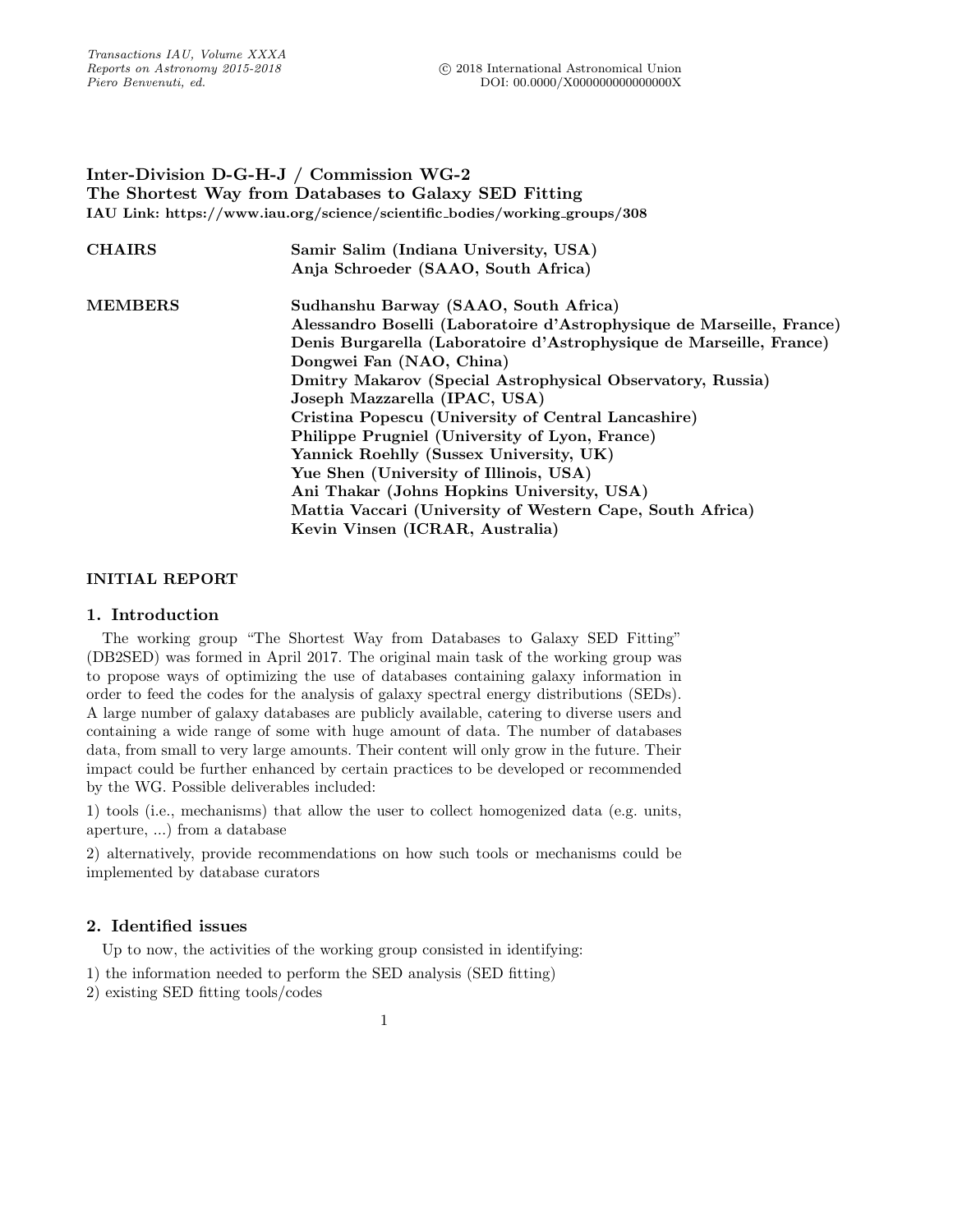3) an existing data model that can be utilized for the current goal

4) a database that may already provide the required tools

Based on the above a variety of issues have been recognized. Recommendations regarding the use of databases for galaxy SED fitting need to recognize the diversity of databases in terms of scope and the existing level of data (and sample) homogeneity and also the different forms of SED fitting.

## 2.1. SED fitting

Our focus is on the SED fitting that uses homogeneous (more on what that means later) broad-band (or medium-band) photometry to compare it with stellar population synthesis models with the goal of deriving galaxy physical parameters such as:

• stellar mass

• current star formation rate (SFR), averaged on some timescales, typically on UV/IR (ultraviolet/infrared) timescale of 100 Myr

 $\bullet$  star formation history, e.g., SFRs at different times or timescales in the past (1 Gyr, 3 Gyr)

• star formation mode, e.g., the fraction of mass produced in bursty (non-continuous) star formation (SF) over some time period

• stellar population age (e.g., mass or luminosity weighted)

- continuum dust attenuation in various bands
- total luminosity absorbed (or emitted) by the dust
- dust mass
- stellar metallicity
- rest-frame absolute magnitudes; rest-frame colors and spectral indices (e.g., D4000)
- photometric redshifts

The basic components of SED fitting include 1) modeling of galaxy SEDs based on the combination of simple stellar populations produced by some stellar population synthesis code (e.g., Bruzual and Charlot 2003, Maraston et al. 2005, Conroy et al. 2010) according to the parameters that specify the star formation history, the IMF and the stellar metallicity; 2) attenuation of model SEDs according to some (or a range of) dust attenuation laws; 3) calculating model broad-band fluxes in filters that correspond to observations and at certain redshifts that correspond to the range of redshifts contained in the dataset; 4) comparison of observed and model SED points; 5) identification of the best fit model as well as the probability distribution functions of the physical parameters from which their nominal values and errors can be derived.

The SED fitting can involve only the stellar and nebular continuum emission (i.e., rest-frame UV to near-IR  $(\lambda \leq 5 \,\mu\text{m})$  or may also include the dust emission in the IR. Furthermore, the SED models may include contribution of line spectra and contribution of the AGN. Consequently, the wavelength range of the SED fitting considered here extends from far-UV to sub-mm wavelengths.

Over the years many SED fitting tools, codes and packages have been made available to the public. Some of them have precomputed SEDs from which model photometry can be extracted for user specified filters and redshifts, while other allow model SEDs to be computed according to the specified parameters (e.g., regarding the star-formation history or the dust). Also some codes only provide the models, while others also perform the SED fitting and report the resulting physical parameters. Some of the best known codes currently in use are: MAGPHYS, CIGALE, FAST, Le Phare and BEAGLE.

The above, physical SED fitting may also be based on spectrophotometric data (e.g.,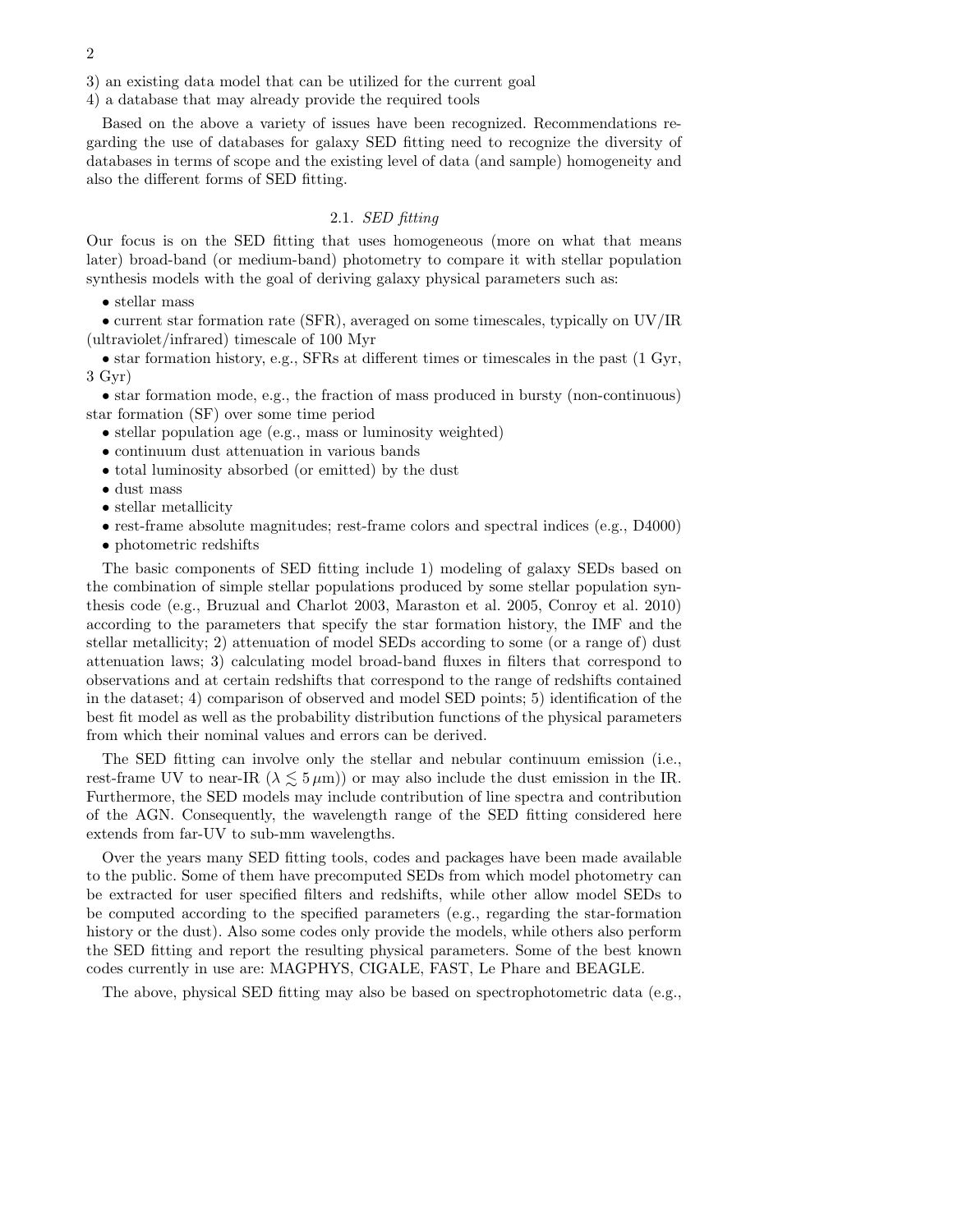codes such as GandALF) or a combination of photometry and spectrophotometry. However, such efforts are currently still limited, and require special efforts to homogenize the data (e.g., photometric vs. spectroscopic apertures) that go beyond what can be expected from most databases. Also, the scope of our work is to provide recommendations regarding the SED fitting to integrated light of galaxies. In principle, the SED fitting can be performed to different components of galaxies (through structural decomposition), or to individual regions or individual picture elements ("pixels"). Again, such data is expected to be specially curated and will not be part of most databases.

The focus of our efforts is not on analytical SED fitting, where the galaxy SED is fit by analytical functions or templates. E.g., by black body curves to determine the dust temperature or total luminosity in the IR or by power laws to determine spectral indices in the radio range. Several tools to perform analytical SED fitting exist, such as Iris SED Analysis Tool produced by USVAO, ASDC SED Builder", by ASDC (Italy) or VOSED SED Builder by SVO (Spain). These tools are usually geared towards the analysis and visual presentation of SEDs of individual galaxies (typically nearby galaxies with extensive SED coverage spanning from X-rays to radio) and communicate directly with general-purpose databases like NED at IPAC or local data repositories (e.g., ASDC). While this type of SED fitting would also benefit from being able to asses the homogeneity of the data, such aspect is less critical because the analytical SED fitting tends to be more crude. Furthermore, the challenges of homogenizing the data from such diverse spectral regions are likely insurmountable.

#### 2.2. Required data

Returning to the SED fitting that uses a suite of models, one needs photometric data points (fluxes, errors and knowledge of bandpasses), distances (redshifts) and the estimate of Galactic reddening  $(E(B-V))$ . There are several aspects of homogenization and information specification that are relevant for carrying out the SED fitting.

1) Filter response. To be most useful for the purposes of SED fitting, the specification of the bandpass (filter) in the database needs to be such that the appropriate bandpass can be identified and specified in the SED fitting code.

2) Photometry aperture. SED fitting produces most reliable results with consistent photometry fluxes. What is meant by "consistent" is not necessarily clear. Typically, this is assumed to mean "using the same aperture", where aperture could be circular or elliptical. However, this will in some cases not be possible or recommended. Consider the SED fitting that involves UV fluxes from GALEX images with the PSF of 5" in combination with optical photometry with photometry having the PSF of 1". Adopting e.g., 3" would end up missing significant UV flux, whereas adopting the 10" aperture required to capture the UV flux would end up introducing additional noise and/or contamination in optical fluxes.

3) Extrapolated or total photometry. Photometry is often reported based on model extrapolations, e.g., by fitting a certain profile (e.g., a Sersic fit) and then integrating the profile to get the total flux. Whether this is preferred to aperture photometry will depend on the science question. Some galaxy catalogs use a combination of aperture and total photometry. E.g., they measure photometry in a small aperture and report aperture correction in one band. Of course, this assumes that there are no color gradients and that the seeing in all bands is the same.

4) Deblending. Simple aperture photometry may not be adequate if angular sizes of galaxies are large and the there is contaminating flux from foreground stars. There are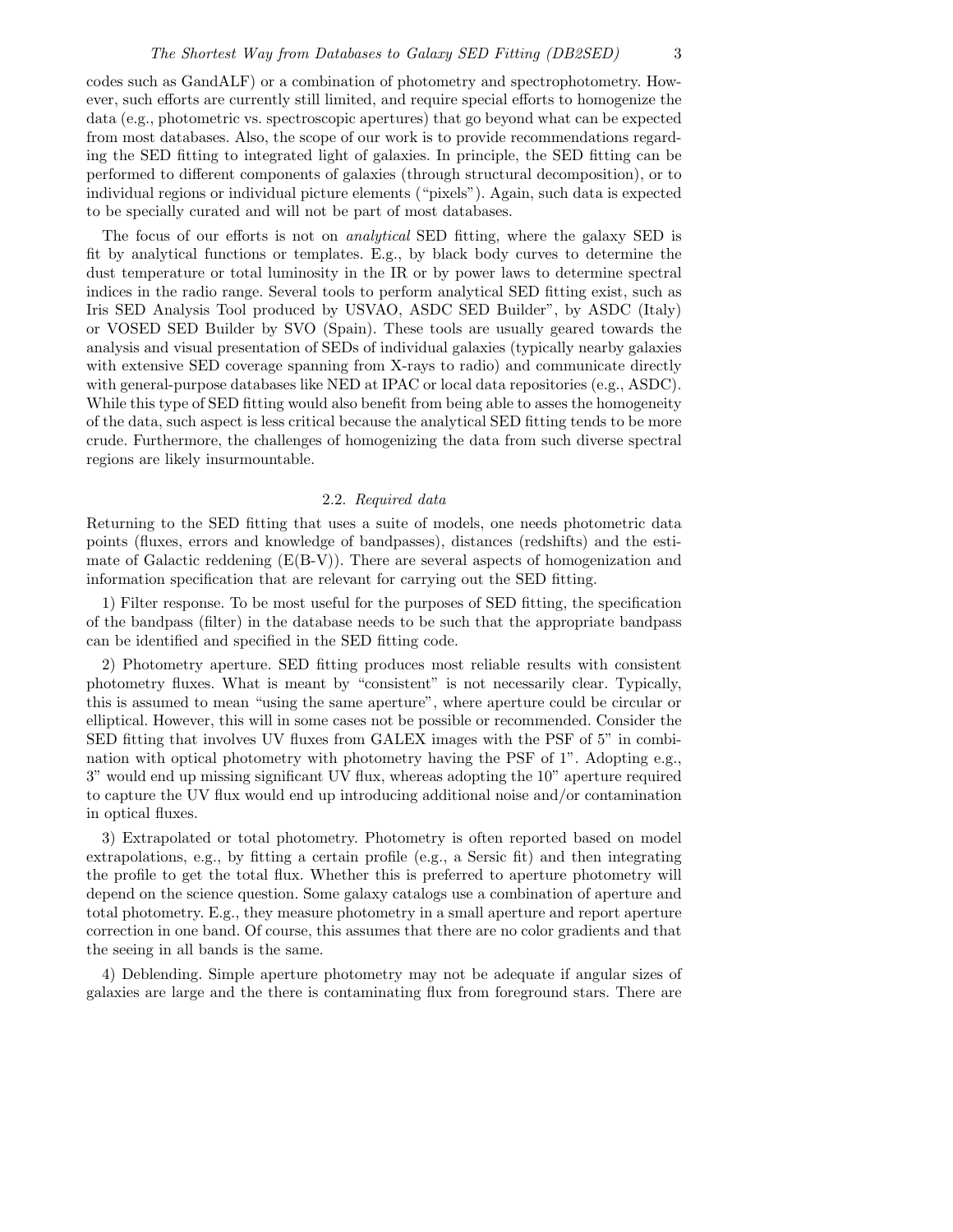different ways of deblending, depending on science goals. Also, some profile-fitting photometry automatically does the deblending by fitting multiple objects simultaneously.

5) Photometry error. For the purposes of SED fitting it is important to understand if the quoted error is just the formal statistical uncertainty, or whether it also included the systematic error (e.g., from uncertainties in flux fielding). There may also be additional errors when going from relative flux measurements (i.e., the colors) to absolute fluxes.

6) Galactic reddening. It is important to understand if reported fluxes have already been corrected for Galactic redenning, and if so, using what extinction curve or which reddening coefficients.

7) Image resolution (PSF). To understand how to interpret points 1-5 it is also good to have information on the image PSF/FWHM.

8) Image depth. While not critical for the SED fitting itself, understanding the depth (e.g., the limiting flux) of photometry in a given bandpass is desirable.

9) Units. It is preferable if the units are the same across the bandpasses. Also, because of the upper limits or weak detections, it is better to have fluxes and flux errors than magnitudes.

10) Matching. Are fluxes in different bands measured based around some joint position (or position from some band) or do they come from independent measurements that are matched according to some criteria. For example, GALEX pipeline offers the measurement of FUV flux at NUV position and vice versa. While the effort was made to match FUV and NUV detections, they are often split in two entries.

#### 2.3. Homogenization and standardization of database outputs and SED code inputs

While it may never be possible to use the photometry from databases "blindly", it would be good if the above aspects are specified in some, hopefully more standardized and easily accessible way. By easily accessible we mean not having to dig through original papers, documentation or "readme" files. Also, the specification should be easily interpreted by scripts.

Our eventual recommendations for DB2SED would need to take into account what type of database we are talking about, and to what extent they already contain the information that is needed to understand the data or to be able to extract "homogeneous" data. One should distinguish between meta-databases like NED and SIMBAD, which host data from a range of sources, from large surveys such as SDSS or GALEX to data from individual papers. By their very nature such databases are least homogenous simply because they contain inhomogeneous samples, and because they contain data from heterogeneous sources, including what may be considered duplicate measurements. NED, for example, already performs homogenization of units and contains comments that indicate the size of the aperture. However, if different teams have measured, for example, the NUV flux of some galaxy using different methods, or using different images (e.g., shallow vs. deep) or the same data from different data releases (e.g, GALEX GR1 vs. GR6), they will report all of them and it is up to the user to distinguish the differences. This is probably the reason why meta databases are almost never used for the SED fitting. The overarching question is what can be done to improve this, or should be instead focus on databases that are, by nature, more homogeneous.

Of such databases there are the ones that focus on multiple larger surveys. For example, IRSA hosts catalogs from some 30 projects, including WISE, IRAS, Akari, 2MASS, etc. as well as certain surveys from Spitzer and Herschel. Similarly, MAST hosts GALEX, HST,